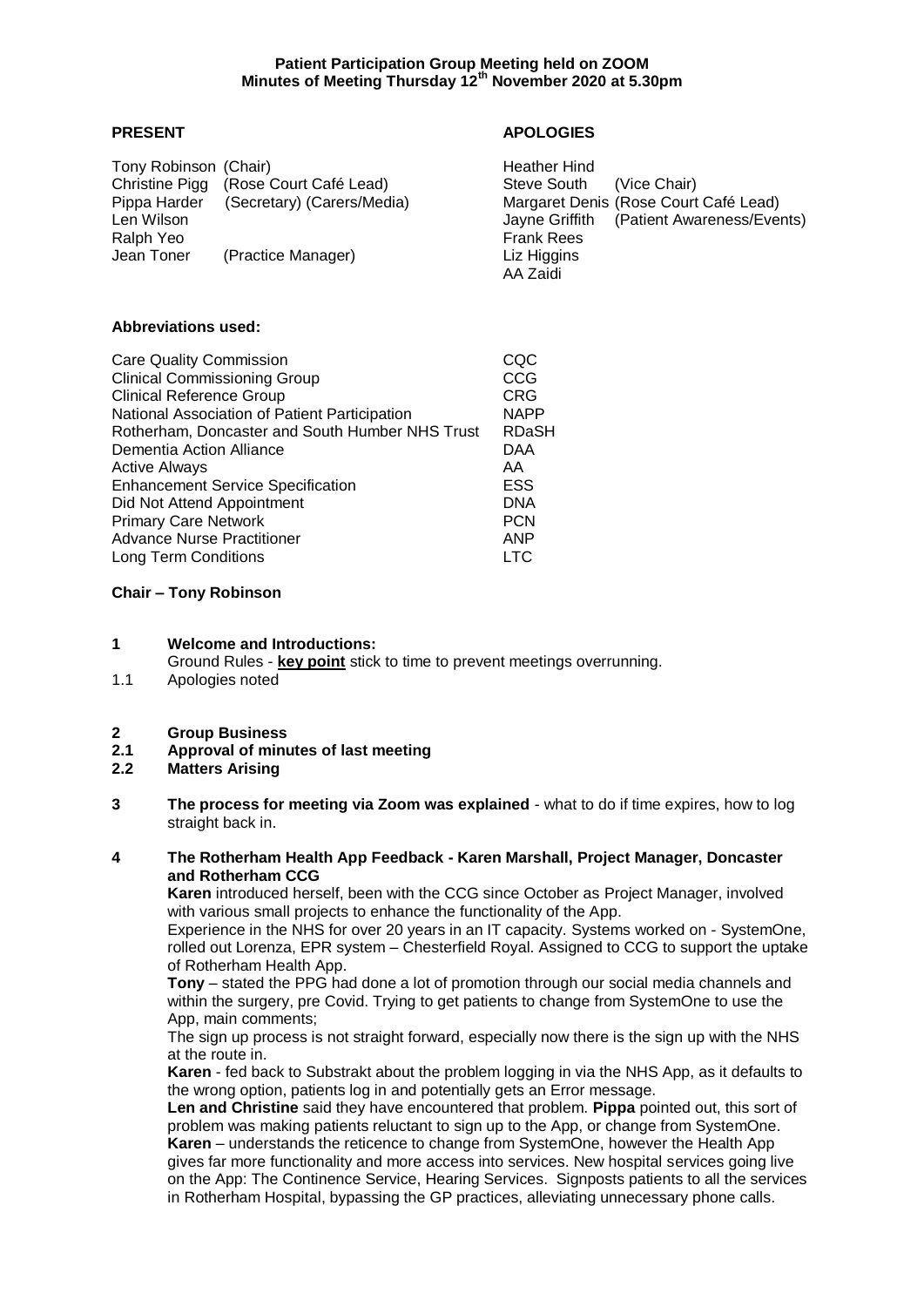**Tony** – asked if we could be informed of each new enhancement, in turn this could be put out on our social media. We continue to put posters in the surgery, have promoted the Message service, this has proved a winner encouraging people to sign up.

**Karen** – each Monday a report is written around the statistics of the way the APP is being used.

NEW: Two way videoing and conferencing, in user/testing phase. Denise Hicks, Clifton is one of the users. Hoping to have a training session for all practices on  $1<sup>st</sup>$  December. Functionality facility, GP will be able to send text messages to patient to request video conferencing. Again, hoping to go live on 1<sup>st</sup> December, however it is all dependent on how robust the testing that is taking place this week. Need to check it is safe and follows IG Governance. Reiterated, the caveat is, it is dependent on the successful testing.

**Pippa** – as investment has been made into the App, our PPG does everything it can to promote and support it. Recently informed a patient, not at our practice, about the access to the Physio, no need to see the GP, can be referred to a Consultant if necessary. **Tony** - is there any option for group messaging on the One to One?

**Karen** – there is an MDT messaging (Multi-disciplinary Team). If there is a language barrier, the GP can invite a translator in. Working with Substrakt to look at inviting Care Homes, parents, children, the MDT is an advantage over accuRx who do not have that functionality. Medicines Management looking to manage medication in Care Homes via the App, lots of very exciting things going on in the background.

**Tony** – will SystemOne be wound down?

**Karen** – SystemOne will still be the central clinical record, Substrakt does link directly into this.

**Tony** – please keep us updated.

**Karen** – been in touch with Substrakt today, looking into marketing, posters and promotional material, videos. Let her know if there is anything we need form Substrakt.

**Tony** – asked the group if there were any questions. Thanked Karen and invited her to attend future meetings.

## **5 Flu Drive Through**

**Karen** asked if she could stay to listen to the feedback of the booking process on the App, she was more than welcome.

Tony, Christine and Len had attended for their jab; Christine said she was very impressed **Tony -** our PPG was involved in some of the planning around volunteers at the site. All was going well with the traffic flow, the tablets, patients arriving on time; even those who turned up early were accommodated due to the efficiency of the system. The Practice had achieved approx 1000 more jabs than usual at this time, to date 3650.

**Karen** – invited Pip to attend a Lessons Learned Session around the Flu App booking system, feedback on what went well and what could be improved on in the future. The patient perspective will be useful if this has to be rolled out on a bigger scale – Covid.

**Pippa** – yes, if it was okay with Tony and the rest of the PPG committee. Tony agreed. **Tony** – there is a short, four-question feedback form on our website, share on our Twitter/Facebook pages and promoted at the site. Tony to forward the feedback from all of those to Karen, as no names given. Overall, the feedback is very positive, quick, easy, and convenient, it is the way forward.

**Jean joined the meeting - Tony gave a short summary** 

**Jean** – the use of the iPad and feeding the information in was brilliant, saved so much time on the frontline. There needs to be a team working on the other side sorting out the issues, of booking, pulling off the appointments, there has to be a hardcopy of every patient, which could be up to 1000 patients a day.

Unfortunately, due to the system design, bookings had to close two days before the clinic as all the patient information had to be pulled off the records, this then had to be sent to Substrakt and uploaded onto the iPads in time for the clinic starting. Once uploaded, Jean and Lorraine printed off all the information for the Meeter and Greeters, the Nurses and the Practice Manager with the times on, just in case the IT failed, invariably we were here up to 8 o'clock at night, this is unsustainable. The information from the iPad has to go back into the patient record, into the correct area. Our Practice gathers all that information, sends to Substrakt on behalf of all the other Practices. We cannot get all the data back from Substrakt, until final clinics have finished, to upload the correct vaccine to each patient record, spot checks are being carried out in the meantime. It is all right doing this as a pilot, so much time saved on the day, but the backup work should be provided by the company behind that service. That service should be provided in total, you should not expect practices to do that work, and most would be unable to. It will not work on a widespread service unless there is a Data Quality Team within the CCG doing it, or, to be a total product by the company providing the App. On the day, the flu drive through is running, smoothly, efficiently and professionally.